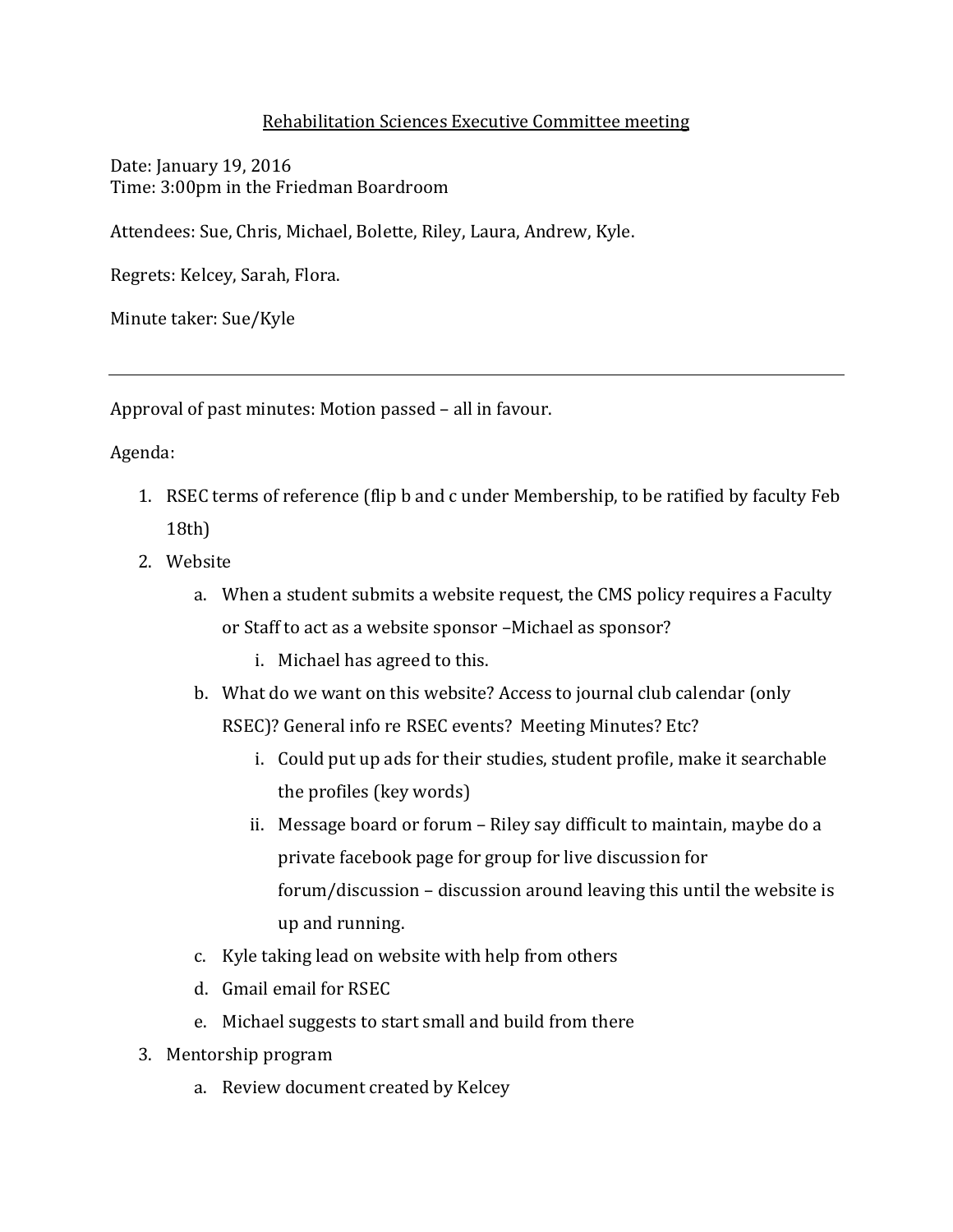- i. Alumni or current doctoral students? Current students will want to do it too. Doctoral can also be mentees. Postdocs should be included in mentors
- ii. Not just OT/PT, be more inclusive in language
- iii. Might not need contract, too formal
- iv. Would mentees/mentors like to be matched based on research interests? Location? Etc. Leave it open to them, some people might have mentors in their labs and want to be matched with people in another field, others might not be in large labs, and could want people in their field.
- v. Should also include what the mentor/mentee expect from the program, not only themselves
- vi. Mentor should contact the mentee

## b. **Next steps for Kelcey:**

- i. Update document based on points above
- ii. Discuss possible first point of contact for mentors/mentees and when to launch (hopefully before research day at GF Strong May 4th)
- c. Planning of events for Fall intake of students
	- i. Orientation day second or third week of September, hour at the end for socializing, could incorporate something there
	- ii. Pub event or picnic at the beach
- 4. RHSC Research day and/or RIP sessions
	- a. Committee Update
		- i. Would like it to happen early May
		- ii. Bolette discussing draft itinerary for day, can send it out
	- b. Discuss GF strong research day and whether our research day overlaps
		- i. Research doesn't overlap too much
		- ii. Long discussion on research day vs. RIP what we want
		- iii. Considering pushing research day, might be rushing it Fall date? Gives more time to plan
		- iv. Should go to GF Strong Day together to see what works/what doesn't